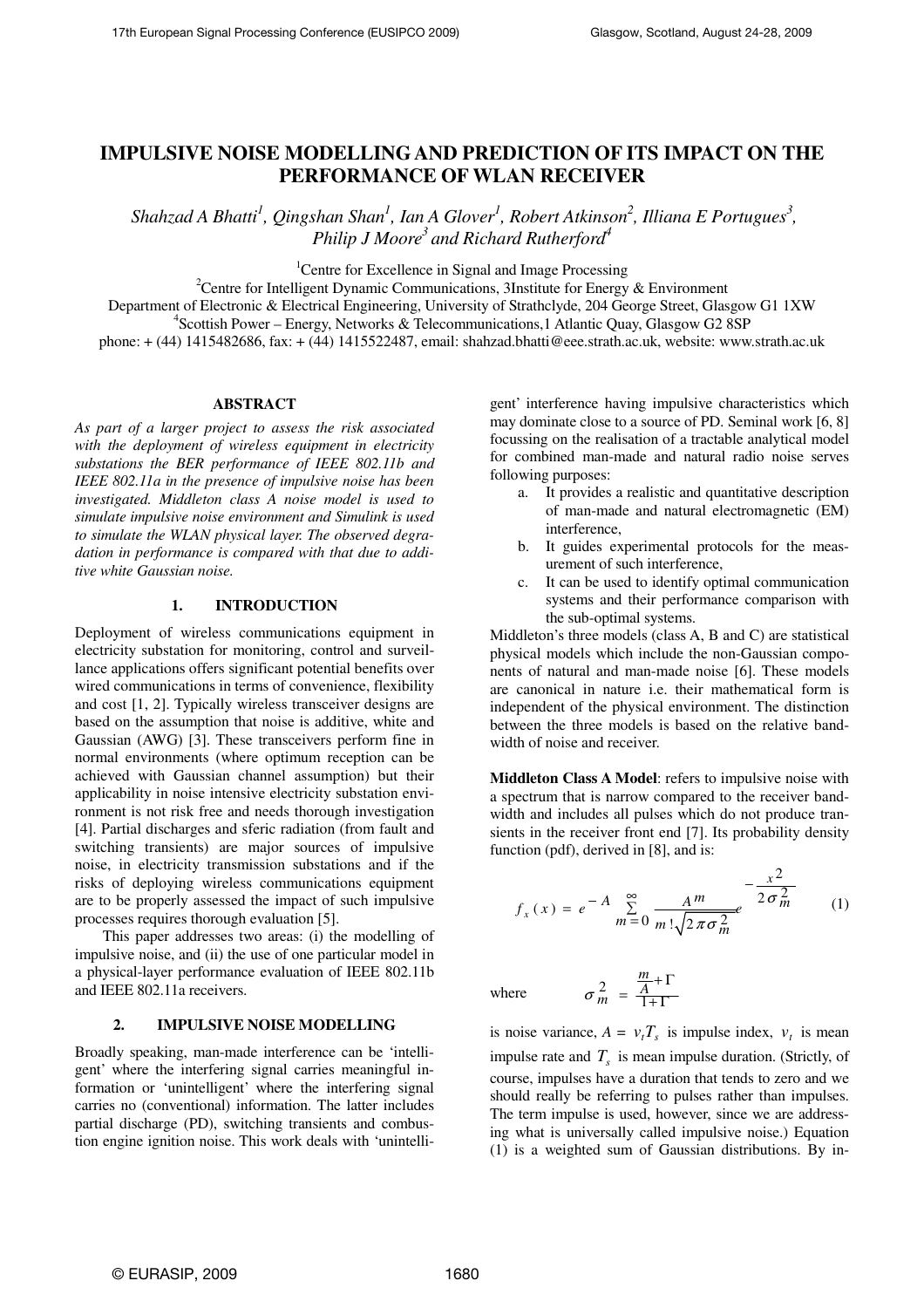creasing impulse index, *A*, the noise can be made arbitrarily close to Gaussian and by decreasing *A* it can be made arbitrarily close to a conventional Poisson process. The model assumes that the individual impulses are Poisson distributed in time. Small values of *A* mean that the probability of pulses overlapping in time is small. Large values of *A* mean that this probability is large. In the latter case the central limit theorem can be invoked resulting a distribution that tends to Gaussian. The scale factor  $\Gamma$  is the ratio of powers in the Gaussian and Poisson (non-Gaussian) components, i.e.:

$$
\Gamma = \frac{(X_G^2)}{(X_P^2)}\tag{2}
$$

Figure 1 shows the pdf of Middleton class A noise with various values of *A* for Γ= 0.001.

**Middleton Class B Model:** refers to impulsive noise with a spectrum that is broad compared to the receiver bandwidth. Class B noise impulses produce transients in the receiver. Although it can accurately model a broadband impulsive noise environment its practical applications are limited because of the complicated form of its pdf which has five parameters [6] and an empirically determined inflection point [9].

**Middleton Class C Model:** Class C noise is a linear sum of class A and class B noise. In practice class C noise can often be approximated by Class B [6].



Figure-1: Probability density of the amplitude of Class-A noise for different values of A and  $\Gamma = 0.001$ 

**Symmetric Alpha Stable (S**α**S) Model**: can also be used for statistical modelling of impulsive noise [10]-[11]. The relationship between Class B noise and SαS has been analysed via their characteristic functions [12]. The analysis shows that the pdf of an **S**α**S** process in the presence of zero-mean Gaussian noise (designated SαS+ G) is a close approximation to the pdf of class B noise [13]. The characteristic function of an  $S\alpha S$  process is given by:

$$
\Phi(\omega) = e^{-j\delta\omega - \Gamma|\omega|^{\alpha}}
$$
\n(3)

where  $1 \le \alpha \le 2$  is the characteristic exponent which determines the shape of the distribution.  $\delta(-\infty, \infty)$  is a location parameter and  $\Gamma > 0$  is the dispersion of the distribution describing the spread of the distribution around δ). For  $\alpha$  in the range of  $\{1, 2\}$   $\delta$  can be identified as the distribution mean and for  $\alpha$  in the range  $\{0, 1\}$  it can be identified as the distribution median. No closed-form expression exists for the  $S\alpha S$  distribution other than in the cases of  $\alpha = 2$  (Gaussian) and  $\alpha = 0$  (Cauchy). A power series expansion can be derived, however, and is given [14] by:

$$
f_x(x) = \begin{cases} \frac{1}{\pi x} \sum_{k=1}^{\infty} \frac{(-1)^k - 1}{k!} \Gamma(\alpha k+1) x^{-\alpha k} \sin(\frac{k\alpha \pi}{2}) & \text{for } 0 < \alpha < 1\\ \frac{1}{\pi (x^2+1)} & \text{for } \alpha = 1\\ \frac{1}{\pi \alpha} \sum_{k=0}^{\infty} \frac{(-1)^k}{2k!} \Gamma(\frac{2k+1}{\alpha}) x^{2k} & \text{for } 1 < \alpha < 2\\ \frac{1}{2\sqrt{\pi}} \exp[-\frac{x^2}{4}] & \text{for } \alpha = 2 \end{cases}
$$

Figure 2 shows the pdf of an  $S\alpha S$  impulsive noise process which is close to Gaussian near zero but decays slower than Gaussian in the tails. (Gaussian tails are exponential but SαS tails are algebraic. The tail thickness depends on the value of  $\alpha$ . The smaller the value of  $\alpha$ , the thicker the tails.)



Figure 2 Probability density function of SαS process.

### **3. WLAN \***

IEEE 802.11b and IEEE 802.11a WLAN standards are used in this work and their brief overviews is given below.

IEEE 802.11b operates in the 2.4 GHz band and variously uses direct sequence spread spectrum (DSSS) or frequency hopping spread spectrum (FHSS). It supports \*Reproduced from the authors existing paper [17]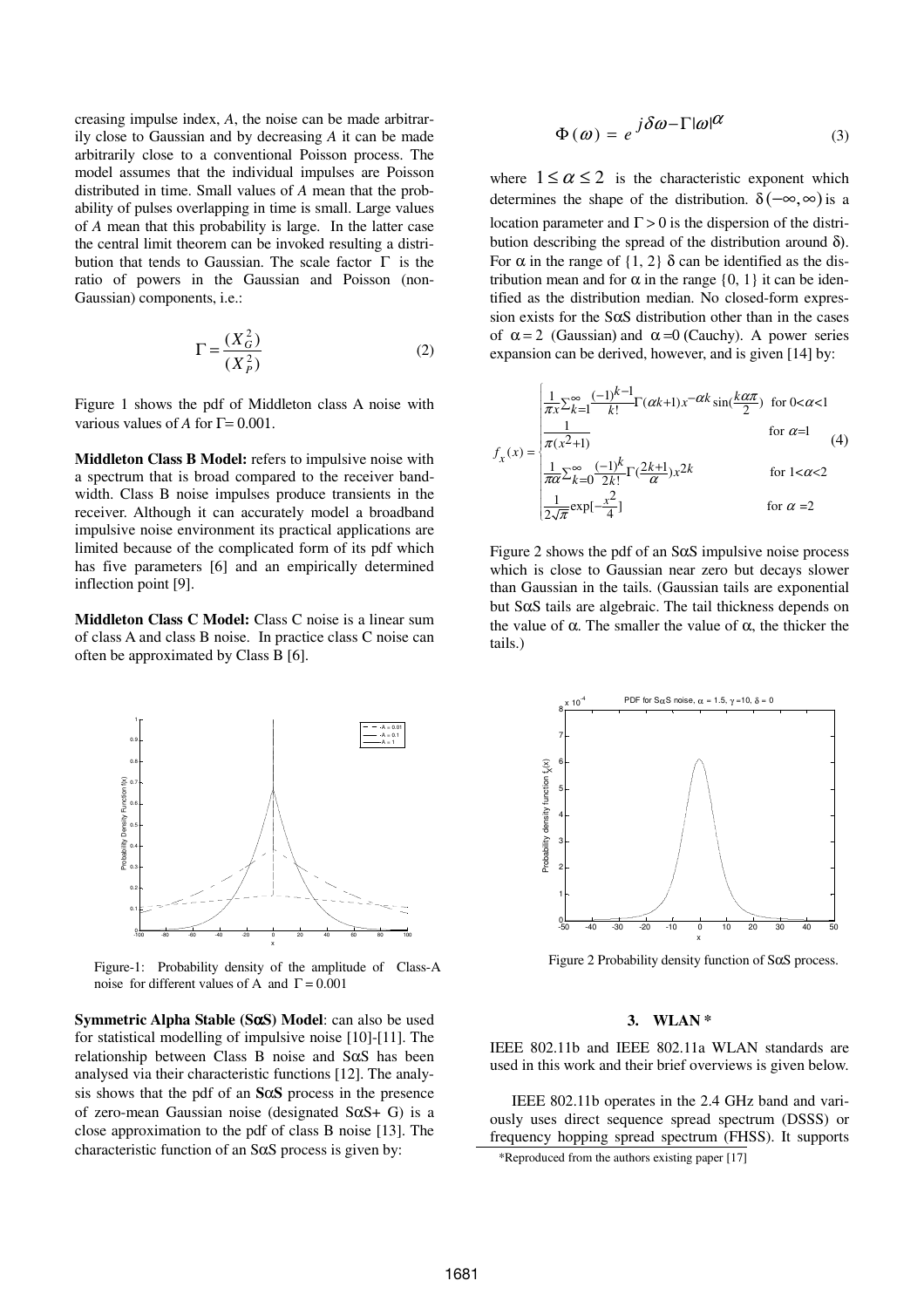transmission rates of 1, 2, 5.5 and 11 Mbps. The different transmission rates are obtained with varying the modulation type. 1 Mbps is realized using differential binary phase shift keying (DBPSK) whilst 2 Mb/s uses quadrature phase shift keying (DQPSK). Higher data rates of 5.5 Mb/s and 11 Mb/s use complimentary code keying given in Equation-5.

$$
c = \{e^{j(\varphi_1 + \varphi_2 + \varphi_3 + \varphi_4)}, e^{j(\varphi_1 + \varphi_3 + \varphi_4)}, e^{j(\varphi_1 + \varphi_2 + \varphi_4)}, -e^{j(\varphi_1 + \varphi_4)}
$$
  
, 
$$
e^{j(\varphi_1 + \varphi_2 + \varphi_3)}, e^{j(\varphi_1 + \varphi_3)}, -e^{j(\varphi_1 + \varphi_2)}, e^{j\varphi}\}
$$
 (5)

where  $c = \{c_0 \text{ to } c_7\}$ 

IEEE 802.11a operates in the 5 GHz band and uses orthogonal frequency division multiplexing (OFDM). It can support data rates of 6, 9, 12, 18, 24, 36, 48 and 54 Mbps. The different transmission rates are obtained by varying the modulation order and/or the channel code rates. The system uses 52 subcarriers that are modulated using BPSK, QPSK, 16- or 64-quadrature amplitude modulation (QAM). The error correction coding uses a convolution encoder with a coding rate of 1/2, 2/3 or 3/4.

## **4. SIMULATIONS**

Physical layer of IEEE 802.11b and IEEE 802.11a WLAN standards is simulated using MATLAB and Simulink. Basic simulations for both standards are adapted from [16]. These simulations are tailored to work with built noise model and thoroughly validated against the theoretical BER. Validation results for 1 and 2 Mb/s modes of IEEE 802.11b are shown in figure 3(a) and (b) respectively.



Figure 3(a) Validation of Simulink IEEE 802.11b receiver model (1Mbit/s mode).

The Middleton class A noise model has been implemented as complex baseband equivalent of RF bandpass, using MATLAB and Simulink. A low pass filter of 22MHz bandwidth (WLAN receiver bandwidth MHz) is applied to the generated impulse noise. The pdf of the simulated noise is compared to the theoretical pdf in Figure 4.



Figure 3(b) Validation of Simulink IEEE 802.11b receiver model (2 Mbps mode).



Figure 4 Validation of Simulink noise model.

### **5. RESULTS**

The Middleton class A model is used to generate impulsive noise. It is tuned to generate impulsive noise which broadly represents following two scenarios.

First is when the wireless equipment is deployed very close to high voltage equipment and where impulsive noise (because of partial discharges and switching transients) dominates the Gaussian noise. For this scenario, noise is generated with parameters *A* = 0.001 and  $\Gamma$  = 0.001; as the impulsiveness of noise depends on the product of *A* and Γ*,* thus with these values the generated noise is highly impulsive and impulsive noise power component dominates the Gaussian component.

Second is when the wireless communications equipment is deployed inside electricity substation but precautions are being taken and it is not close to any major source of partial discharges (well established techniques and equipment is commercially available which can be used to locate the partial discharge sources). For this scenario, impulsive noise is generated using *A=0.01* and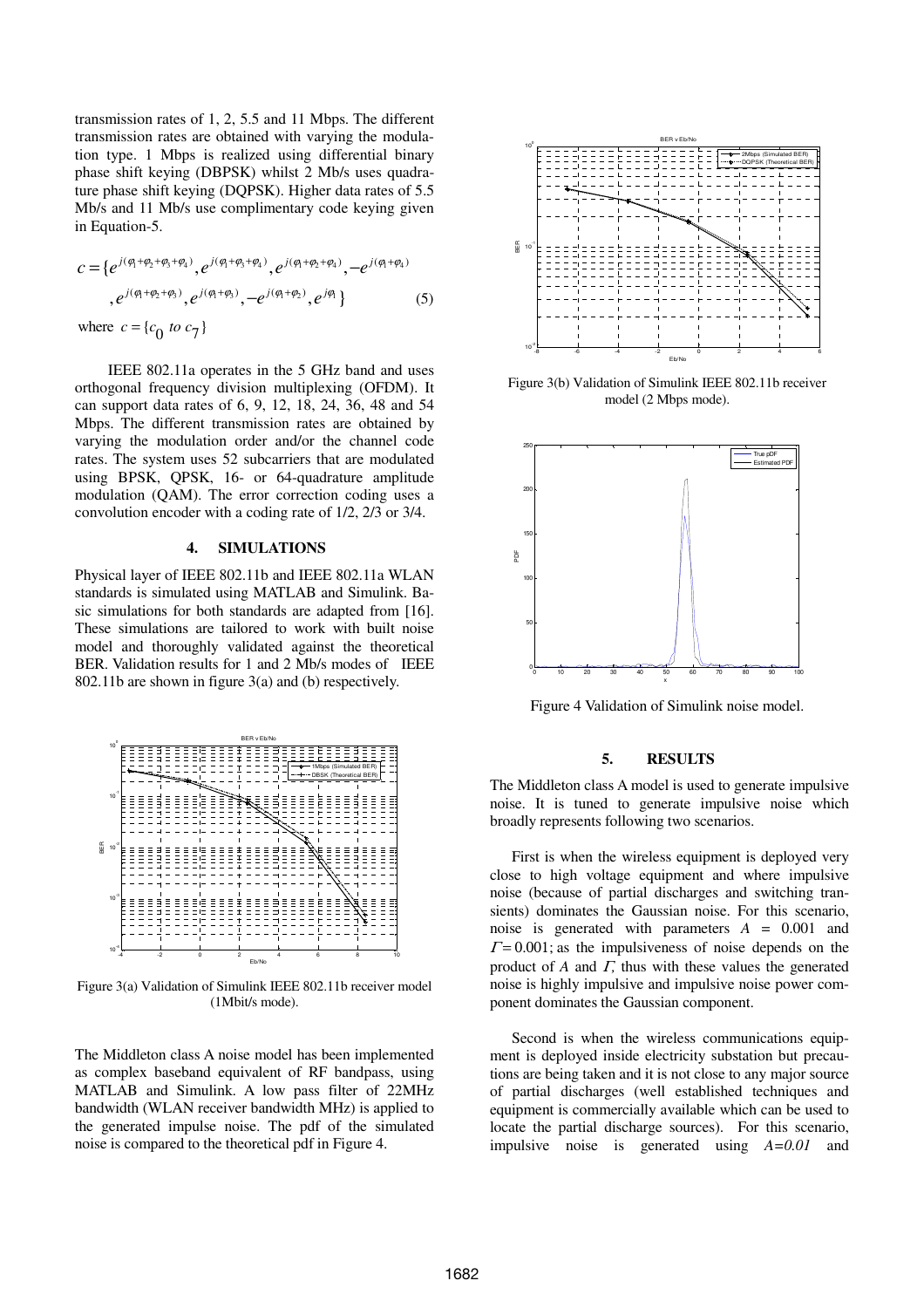$\Gamma = 0.01$ ; with these parameters generated noise is moderately impulsive. The time realization (of 5000 samples) of the generated class A impulsive noise for both scenarios (highly and moderately impulsive) is shown in figure 5 (a) and (b).



Figures 6(a) and (b) compare the predicted performance of an IEEE 802.11b receiver in the presence of impulsive noise with that in the presence of AWGN for 1, 2, Mbit/s modes respectively, for both scenarios.

Figure 6(a) shows performance evaluation of IEEE 802.11b (1 Mb/s mode). For lower values of SNR (below 7 dB) the highly impulsive noise  $(A=0.001$  and  $\Gamma=0.001$ ) is more benign than AWGN but for higher values of SNR (above 7 dB), the BER for impulsive noise is poorer by 7.5 dB than AWGN. For second scenario (moderately impulsive with  $A = 0.01$  and  $\Gamma = 0.01$ , the performance assessment of 1 Mbit/s mode shows that, impulsive noise is benign and BER for AWGN is poorer by 6 dB than impulsive noise. Similar performance differences are apparent for 2 Mb/s mode.

Figure 6(c) depicts the performance comparison of IEEE 802.11a in the presence of class A noise (both highly and moderately impulsive cases) and AWGN. It is clear from the figure that performance degrades by 3.5 dB and 6 dB when exposed to moderately and highly impulsive noise respectively.

Figure 6(d ) compares the BER performance of IEEE 802.11b (1Mb/s mode) and IEEE 802.11a (6 Mb/s). It shows that for lower values of SNR (below 6.5 dB), IEEE 802.11b performs better but for higher SNR values (above

6.5 dB) it shows poor performance when compared to IEEE 802.11a.

#### **5. CONCLUSIONS**

The results suggest that narrowband impulsive noise is more benign than additive white Gaussian noise in both moderately and highly impulsive environments for low SNR values but for high SNR values it substantially degrades the BER performance of both IEEE 802.11b and IEEE 802.11a WLAN receivers.

## **ACKNOWLEDGMENT**

The UK Engineering & Physical Sciences Research Council (EPSRC) is gratefully acknowledged for financial support of this project under Grant EP/D049687/1.



Figure 6(a) Predicted impulsive noise performance of IEEE 802.11b (1 Mbps mode) compared with AWGN performance.



Figure 6(b) Predicted impulsive noise performance of IEEE 802.11b (2 Mbps mode) compared with AWGN performance.